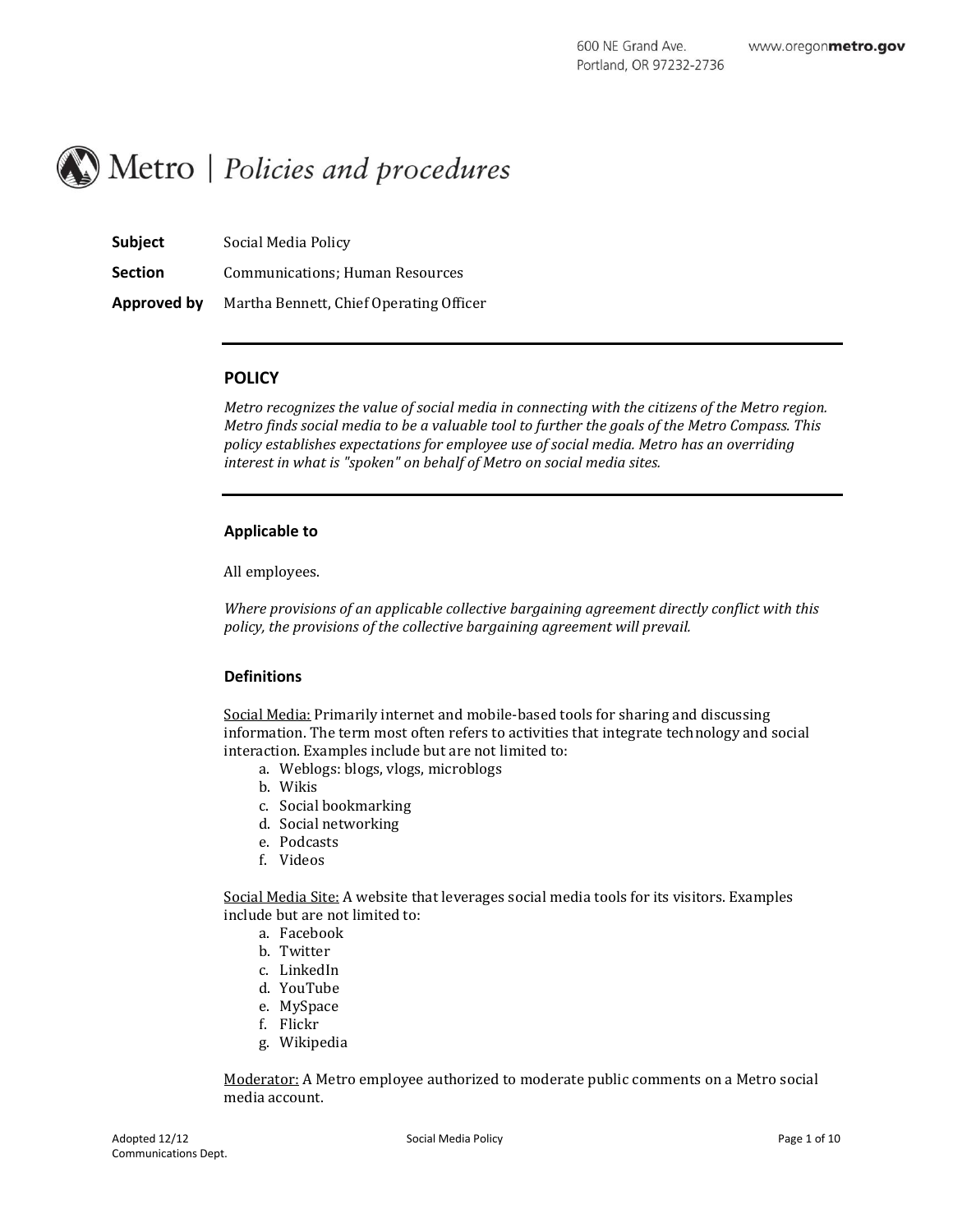User: A Metro employee authorized to post or publish to a Metro social media account.

Public Record: As defined by Oregon Revised Statutes (ORS) 192.005(5), a public record is "a document, book, paper, photograph, file, sound recording or machine-readable electronic record, regardless of physical form or characteristics, made, received, filed or recorded in pursuance of law or in connection with the transaction of public business, whether or not confidential or restricted in use."

# **Guidelines**

1. All Metro social media users and moderators shall comply with this policy and the laws cited herein as well as the Metro Charter, Code and other applicable policies. Applicable policies include but are not limited to the Metro Email/Voicemail Policy, Network Access Policy, Restrictions on Political Campaigning by Public Employees, Discrimination and Harassment Policy, and the Code of Ethics.

# **Personal Use of Social Media**

- 2. Metro employees using social media for personal use outside of work are cautioned not to give the false impression that they are speaking on behalf of Metro. The intention of this provision is to avoid misleading the public.
	- a. Employees shall avoid using Metro-generated content, including Metro's logo, venue logos, or other Metro branding, in a way that may lead a reader to believe they are viewing Metro's official website.
	- b. Employees who are known by the public to be Metro employees are encouraged to include a disclaimer on their personal social media accounts stating that the opinions and posts contained there are personal and are not endorsed by Metro.
- 3. Metro employees using social media shall have no expectation of privacy for any data posted during work time or while using Metro equipment.
- 4. Metro employees using social media for personal use outside of work may be subject to discipline for posts on personal blogs, profiles, and other social media accounts that are related to Metro and adversely impact the Metro work environment. Examples of social media conduct for which an employee may be disciplined include disclosing confidential information or threatening, harassing, or violating the privacy of others at Metro.

For the purposes of this provision, confidential information includes the following:

- a. Other employees' identifiable personal information, such as medical information and social security numbers, unless permission is specifically granted by the employee;
- b. Information about confidential personnel matters, such as disciplinary information or information about job applicant performance during the selection and hiring process, unless permission is specifically granted by the employee;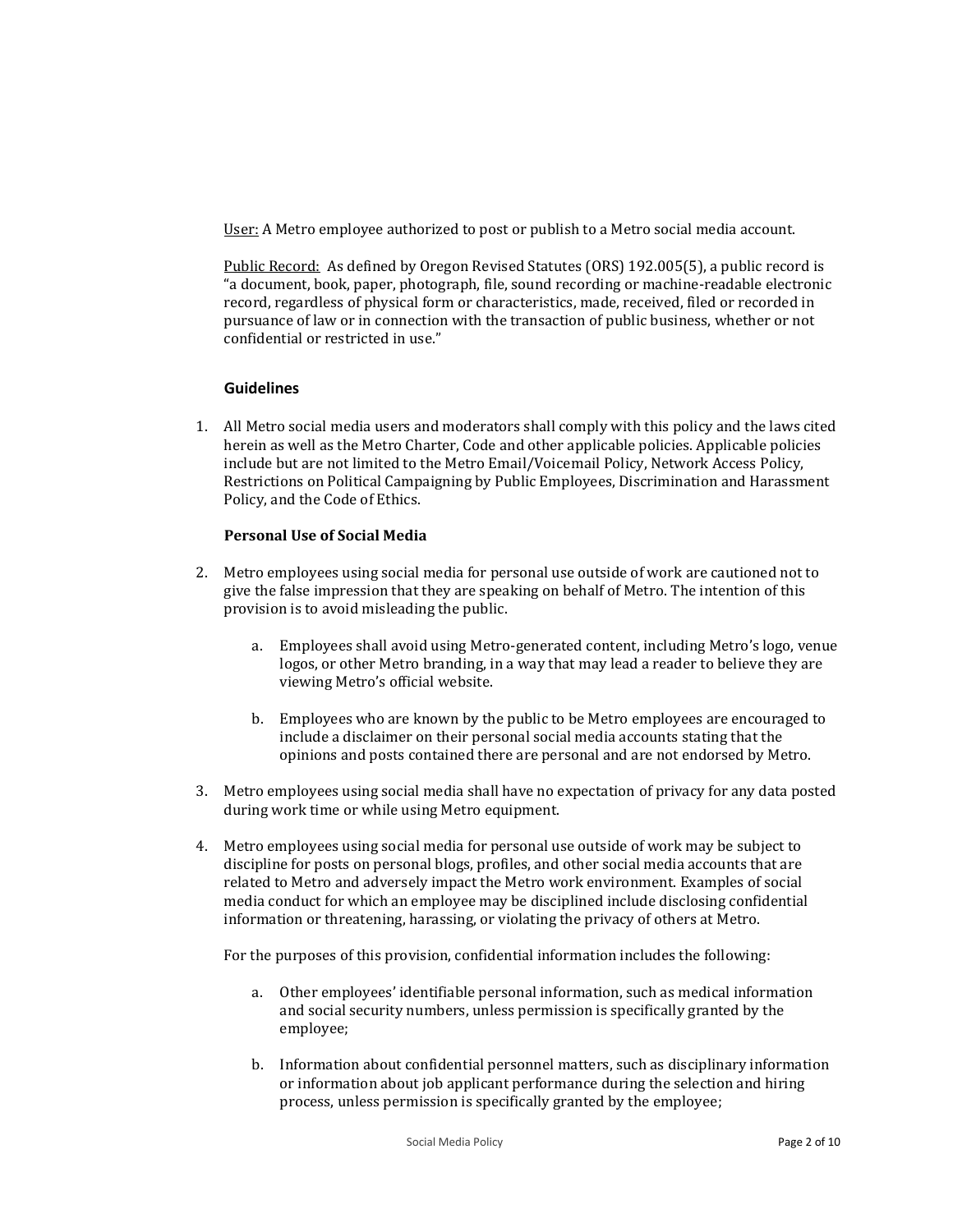- c. Information about interview or test questions used in the selection process that may provide an unfair advantage during the hiring process;
- d. Information about security measures in place to protect employees, the public, and/or Metro assets;
- e. Information that is subject to attorney-client privilege;
- f. Any other information that is required to be kept confidential by law or Metro policy.
- 5. This policy is not intended to restrict employees from legally protected speech, such as engaging in concerted labor activity or speaking as a private citizen on matters of public concern. Employees will not be disciplined for such conduct. Determinations under this provision will be made by the Office of Metro Attorney in accordance with applicable law.

# **Procedures**

## **Using Metro's Social Media Channels**

- 1. A department or venue may enter into an agreement with a social media site to create a forum for interacting with the public when there is a proven need to do so and staff capacity to regularly update and moderate the online conversation.
- 2. To request permission for access to a social media site, employees must fill out the attached Social Media Access Request form and submit it, with supervisor and manager approval, to the Communications Director. If the Communications Director authorizes the Social Media Access Request, social media content management will be formally added to the individual employee's job description.
- 3. Users must familiarize themselves and comply with all Terms of Use of the social media host site. Each user shall retain a copy of the host's Terms of Use and be alert to any modification to those terms. Departments may establish their own procedures for monitoring changes to host sites' Terms of Use.
- 4. Whenever possible, all Metro social media accounts will display the Metro logo and tag "Making a great place" for consistency and authenticity. Metro has ownership of the Metro logo, which can only be used by Metro for Metro business. Venues that choose to display their own venue logo instead of the Metro logo shall ensure the registration of their trademark logo with the State of Oregon.
- 5. Users who are authorized to establish or maintain a Metro social media account shall ensure that all public comment capabilities are disabled unless they are essential to the purpose of the social media account. If public comments are enabled, the following steps must be taken: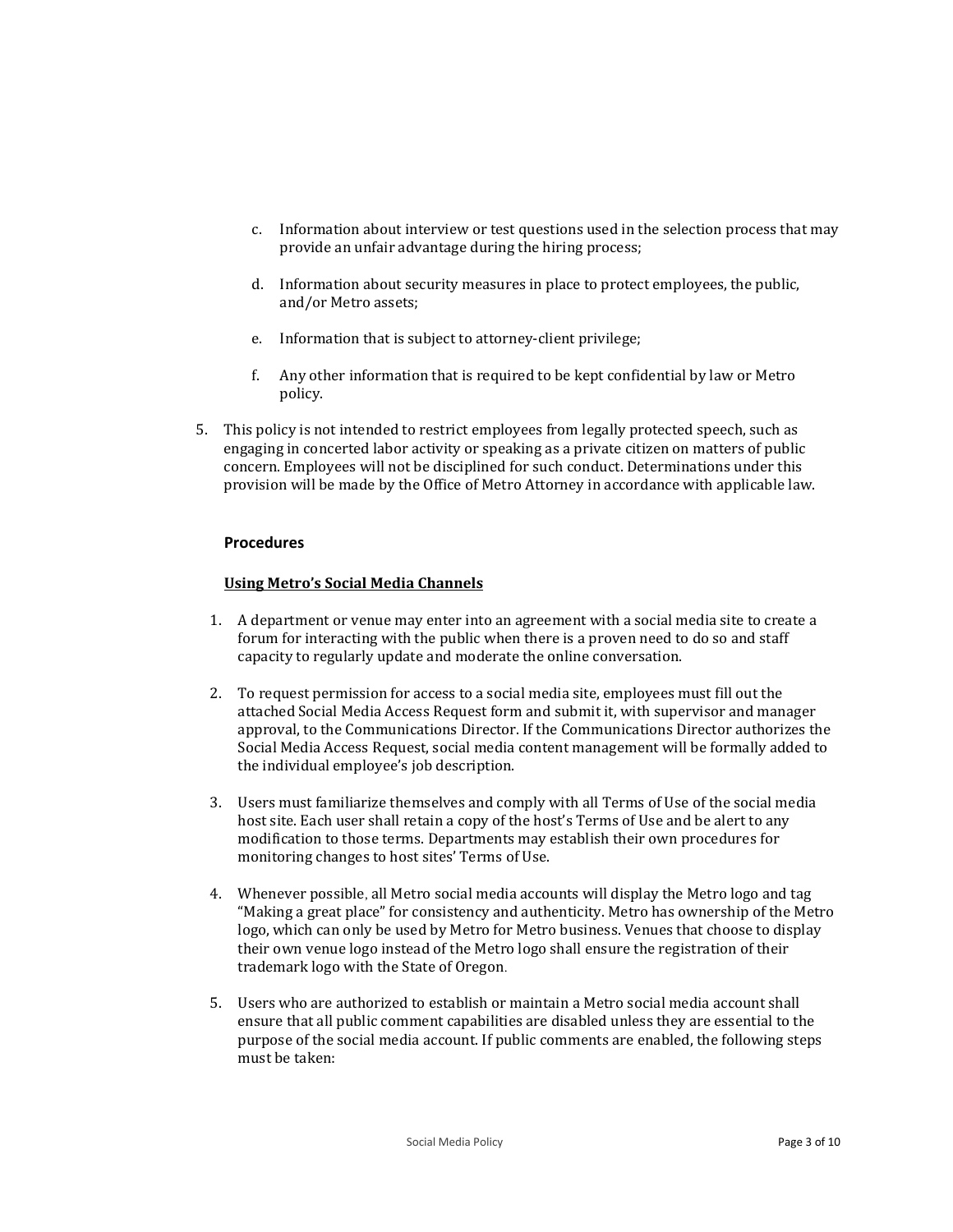- a. If possible, use a "click to agree" disclaimer that includes the Social Media Terms of Use, Prohibited Content and Disclaimer statement.
- b. If there is no "click to agree" function available, the Social Media Terms of Use, Prohibited Content and Disclaimer statement must be posted in a conspicuous location on the profile or information page for the social media site.
- c. If the formatting of the social media site cannot accommodate the full text of the Social Media Terms of Use, Prohibited Content and Disclaimer statement in a prominent location on the account, the user must include a hyperlink to the full disclaimer in a prominent location on the site.
- 6. Each Metro social media account shall prominently post one of the two following Terms of Use, Prohibited Content and Disclaimer statements:

Metro - Social Media Terms of Use, Prohibited Content and Disclaimer We welcome you and your comments to Metro's [Social Media account type]. The purpose of this site is to [mission / purpose of page]. We encourage you to submit your questions, comments, and concerns, but please note this is a moderated online discussion site and is not a public forum. Metro reserves the right to delete submissions that contain vulgar language, personal attacks of any kind, or offensive comments that target or disparage

any ethnic, racial, sexual or religious group. Further, Metro also reserves the right to delete comments that are: (i) spam or include links to other sites; (ii) off topic; (iii) advocate illegal activity; (iv) promote particular services, products, or political organizations or campaigns; (v) contain personal attacks; (vi) contain confidential or proprietary information; (vii) raise privacy concerns; (viii) identify a minor; or (ix) infringe on copyrights or trademarks.

Metro does not endorse or sponsor any comment made on this site by parties other than Metro. Such comments do not reflect the opinions and position of the Metro regional government or its officers and employees. If you have any questions concerning the operation of this online moderated discussion site, please contact \_\_\_\_\_\_\_\_\_\_\_\_\_\_\_\_\_ at phone/email\_\_\_\_\_\_\_\_\_\_\_\_\_\_\_\_\_\_\_\_\_\_\_\_\_\_\_\_. The comments made on this site may be considered public records and may be maintained and reproduced.

or

Metro - Social Media Terms of Use, Prohibited Content and Disclaimer

We strive to provide our guests with a positive experience when visiting our venues and websites. Please post respectfully.

This site is for your comments, questions, and concerns relating to [insert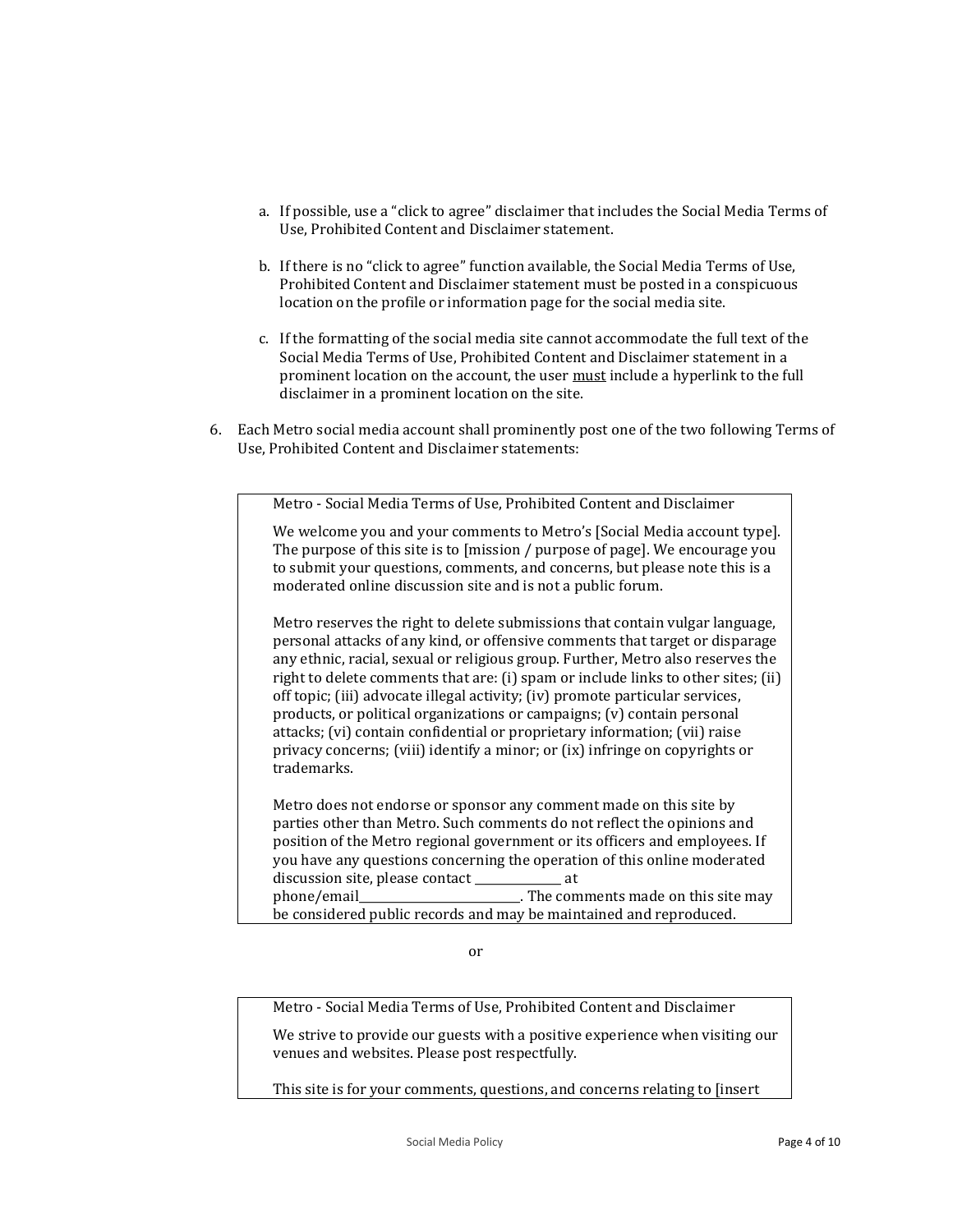specific mission/purpose of the applicable Visitor Venue's page]. We encourage your input, but please note this is a moderated online discussion site and not a public forum.

[Applicable Visitor Venue] reserves the right to remove submissions that contain vulgar language, personal attacks of any kind, or offensive comments that target or disparage any ethnic, racial, sexual or religious group. [Applicable Visitor Venue] also reserves the right to delete comments that are: (i) spam or include links to other sites; (ii) off topic; (iii) advocate illegal activity; (iv) promote particular services, products, or political organizations or campaigns; (v) contain personal attacks; (vi) contain confidential or proprietary information; (vii) raise privacy concerns; (viii) identify a minor; or (ix) infringe on copyrights or trademarks.

The comments expressed on this site do not reflect the opinions and position of the [applicable Visitor Venue] or its officers and employees. If you have any questions concerning the operation of this online moderated discussion site, please contact \_\_\_\_\_\_\_\_\_\_\_\_\_\_\_\_\_\_\_ at phone/email\_ The comments made on this site may be considered public records and may be maintained and reproduced by [insert Visitor Venue].

7. If outside links are permitted, the Metro social media account shall prominently post the following "Links Disclaimer":

Metro – Outside Links Disclaimer

Links to external Internet sites do not constitute Metro's endorsement of the content of those sites, policies, or statements contained therein. Web links are often updated or deleted, and the user is cautioned to conduct his/her own research before following a link contained herein or elsewhere.

- 8. Metro's social media channels are designed to be moderated discussion sites rather than public forums. A moderator shall delete, in their entirety, any comments that violate the Social Media Terms of Use and Prohibited Content statement. A copy of all deleted comments shall be retained for Metro's records, including the date, time, and identity of the poster, when available, and a brief description of why the comment violates the Metro comment policy.
- 9. Moderators shall not discriminate against public speech based on content or viewpoint except as provided in the Social Media Terms of Use and Prohibited Content statement.
- 10. Users shall establish social media accounts using a Metro or venue email address. Using a Metro or venue email address will ensure that:
	- a. Personal and professional communications are separated;
	- b. Metro is able to back up public conversations because of Metro's ownership and control of the email address;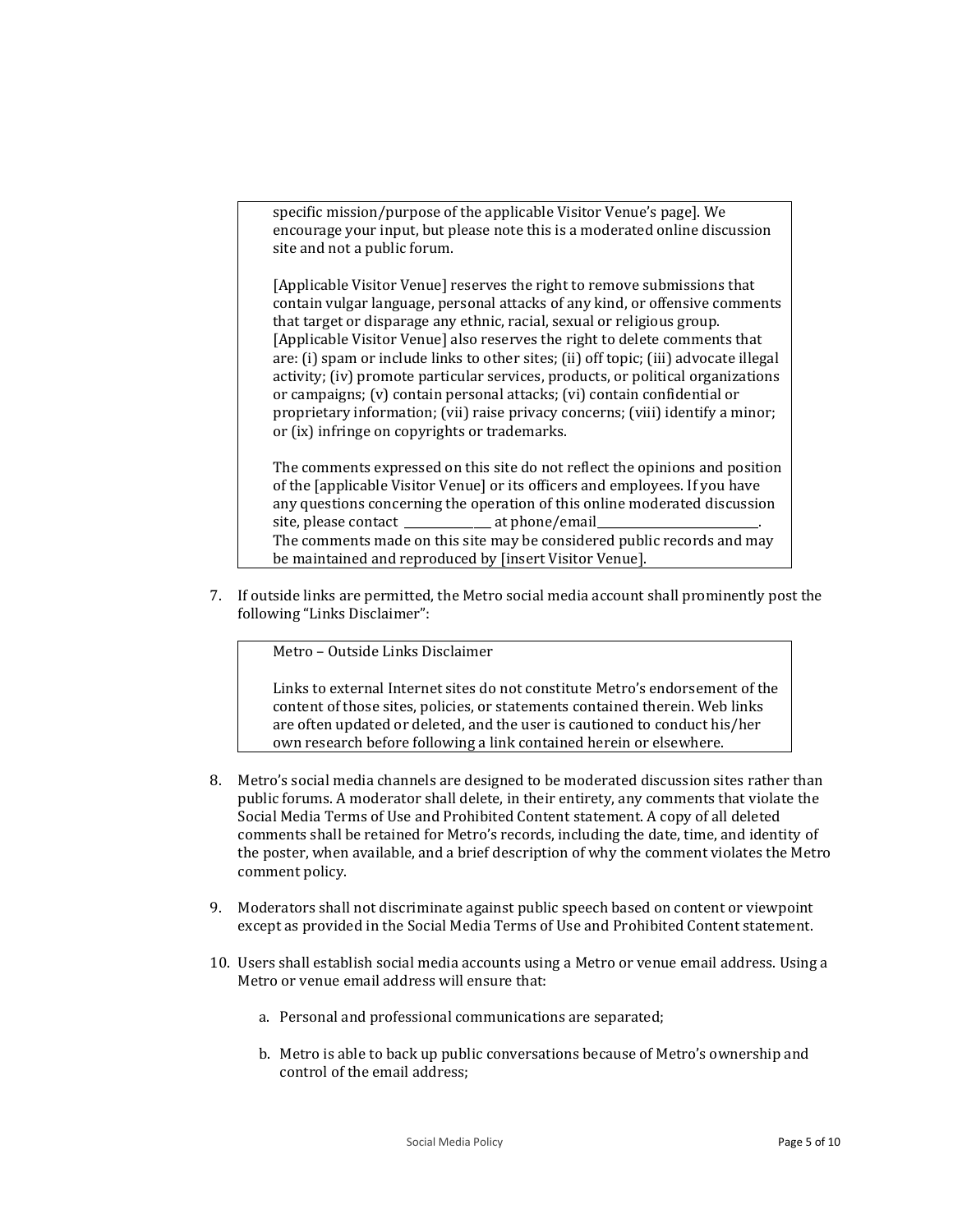- c. Metro has access to the social media account when the employee is out on vacation or otherwise away from the office; and
- d. Metro and the public can determine that the social media account is legitimately Metro's (and not a rogue site generated from a private email address).
- 11. All users shall be trained on appropriate and effective use of social media in order to meet Metro's goals. Only those employees who are both authorized and trained shall engage in social media activities on Metro's behalf.
- 12. Users shall not make any posts on Metro's social media sites that include the following:
	- a. Confidential information;
	- b. Nonpublic or otherwise sensitive information;
	- c. Defamatory, libelous, offensive or demeaning material;
	- d. Inaccurate or misleading information;
	- e. Information that would invade the privacy of others;
	- f. Information or opinions related to legal matters, litigation or parties involved in legal or litigation matters;
	- g. Statements promoting or opposing election petitions, candidates, political committees or ballot measures in violation of restrictions on political campaigning by public employees;
	- h. Personal matters regarding yourself or others;
	- i. Illegal or banned substances and narcotics;
	- j. Pornography or other offensive or illegal materials; or
	- k. Uncivil, tactless, incendiary or combative statements.
- 13. Each user is responsible for publishing accurate and clear information to social media accounts and quickly making corrections or clarifications as needed. Users must clearly indicate corrections and clarifications and include the time and reason for the correction or clarification.

#### **Records Retention Requirements**

- 1. Users and moderators must maintain and preserve records in compliance with Oregon public records law, ORS 192.001 *et seq.* Metro is required to maintain records for the period provided in the retention schedule for that type of record.
	- a. In some instances, individual departments have their own records retention schedules for their records. These must be approved by the State where they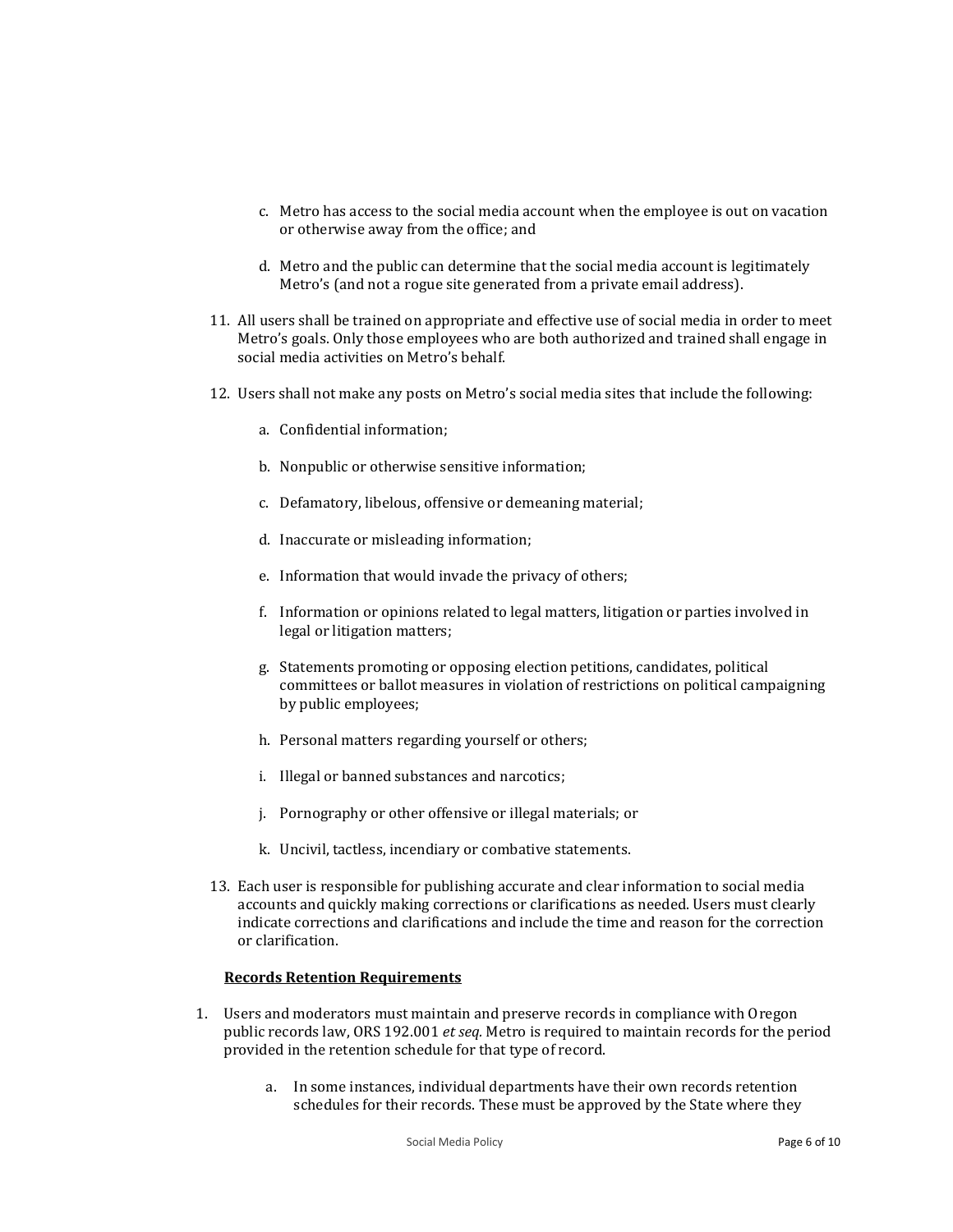differ from what is found in the state statute. Users and moderators must be familiar with their department's record retention schedules and preserve records in accordance with those schedules.

- b. The public records law applies whether the site is hosted by Metro or a third party.
- 2. **Managing Social Media Content that is Officially Maintained Elsewhere.** Under the ORS definition, a public record does *not* include: "Extra copies of a document, preserved only for convenience of reference" (ORS 192.005(5)(d)). Users can greatly simplify their retention responsibilities by using Social Media applications exclusively to provide the public with links or references to content that is officially maintained elsewhere. Using this approach, the links or references posted on Social Media sites would be considered convenience copies that need to be retained only "as needed" or "until superseded."
- 3. **Managing "Original" Social Media Content.** It is possible that users will publish original content via social media, and that content requires retention. Public comments to Metro social media sites may also constitute a public record. Almost all of this "original" content will fall into one of the categories below.
	- a. **Speeches/Statements/News Releases/Program Activity Records:** For retention purposes, a Metro blog posting (for example) is the equivalent of a public speech. An on-the-spot written or photographed account of a Metro event or summary of Metro activities pushed out via any social media will be considered a "report." If any of these statements or reports contains policy or historically significant content, they must be retained permanently. Otherwise, they have a two-year retention from the time they are "published."
	- b. **Correspondence:** Incoming messages from the public that arrive via a Metro social media site will be treated as correspondence. For correspondence that originates on a Metro social media site and that merits a response to an individual (as opposed to a public posting), the user would be advised to take that correspondence "offline" and, if possible, communicate directly with the individual and maintain that correspondence using established procedures for correspondence management. Much of the correspondence between elected officials and the public is considered "policy and historical" and warrants permanent retention.
	- c. **Content Associated with a Specific Function or Activity:** If a user establishes a social media site as a public entry point to solicit specific information (e.g. conducting a poll) or launch a process (e.g. placing an order), the information received must then be retained along with other records associated with that function or activity using the appropriate retention schedule.
- 4. **Preserving Social Media Content – Technology.** Metro does not currently endorse a single, preferred method of capturing and preserving social Media content. Before activating a social media account, users must consult with Information Services and the Metro Records Officer to create a plan for managing any content that constitutes an official Metro record.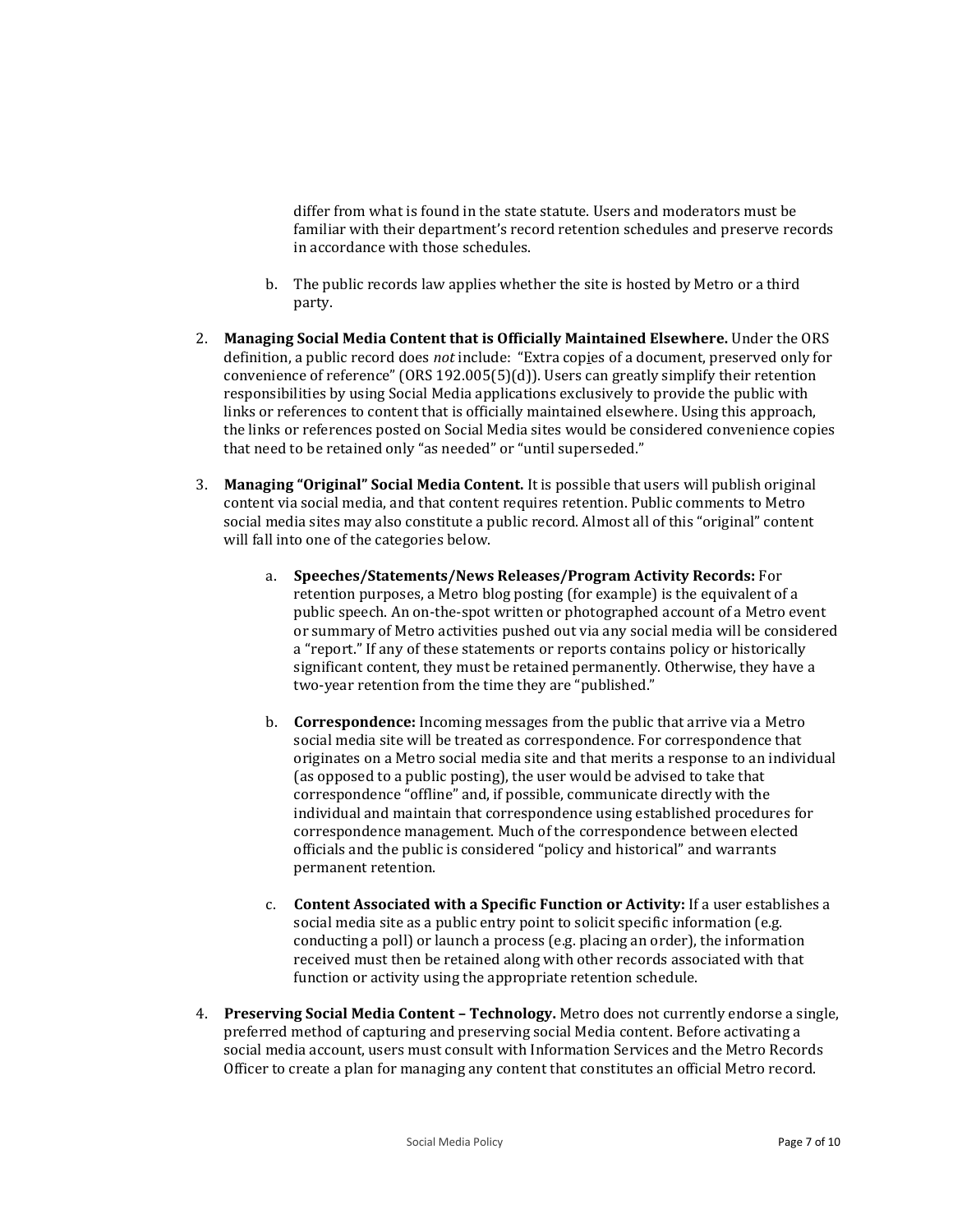# **Responsibilities**

#### Employees:

- Become familiar with this policy and comply with its terms.
- Refrain from representing comments on a non-Metro site as Metro-endorsed or as acting in the capacity of a Metro representative.

#### Supervisors and Managers:

- Oversee employee compliance with this policy.
- Provide preliminary approval of Social Media Access Requests before they are submitted to the Communications Department.
- Consult with the Office of Metro Attorney before disciplining an employee for personal social media use.

Communications Department:

- Approve or deny Social Media Access Requests.
- In consultation with the Office of Metro Attorney, provide guidance to social media users and moderators as needed.

## **References**

Record Retention Policy: Executive Order No. 91 Oregon public records laws, ORS 192.001 *et seq.* Oregon restrictions on political campaigning by public employees, ORS 260.432*.*

# **Attachment**

Social Media Access Request Form and Policy Compliance Agreement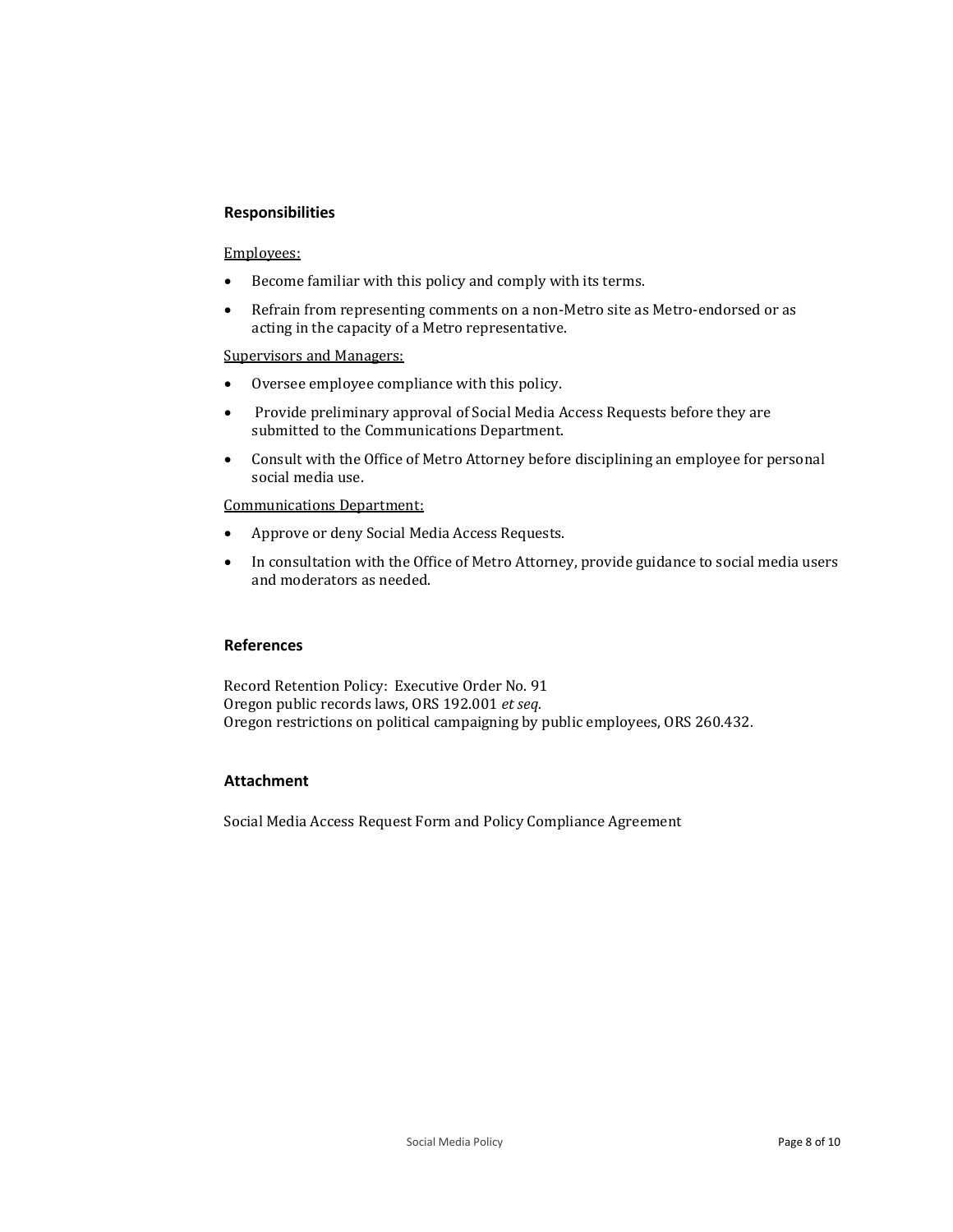# **Attachment**

#### **Social Media Access Request Form and Policy Compliance Agreement**

| <b>Employee Information:</b> |                  |
|------------------------------|------------------|
| Full Name:                   | System Login:    |
| Employee Number:             | Department:      |
| Title:                       | Supervisor Name: |
| Phone Extension:             |                  |

**Employee Acknowledgement:** I understand and will follow the rules for conduct established in Metro's Network Access Policy, Social Media Policy and all other relevant Metro policies. Failure to abide by these policies will subject me to discipline in accordance with Metro personnel policies and any applicable Collective Bargaining Agreement. (Access these policies on the Intramet Human Resources Page.)

| Employee name: | Signature: | Date: |
|----------------|------------|-------|
|----------------|------------|-------|

#### **Communications Director Approval**

This request was approved by the Communications Director.

#### **Director and Supervisor or Designee Endorsement**

I am hereby requesting that the employee named above be given access to the requested social media site on the below business justifications.

| Director:   | Signature: | Date: |
|-------------|------------|-------|
| Supervisor: | Signature: | Date: |

## **Business Justifications and Work Plan for Social Media Use**

- a) What type of social media and specific platform do you plan to use?
- b) What is the business need and justification for this media site?
- c) What is the purpose of this communication?
- d) Who is the targeted audience?
- e) Will this be a one-time use or ongoing?
- f) What is the fiscal impact of adding this media site?
- g) Are public comments to be allowed or authentically facilitated?
	- 1. If public comments are allowed or authentically facilitated, the website must include, in a prominent location, the Metro Comment Policy and disclaimer of limited public forum. All Metro employees with posting authority must read and consistently comply with the Comment Policy and limited public forum disclaimer.